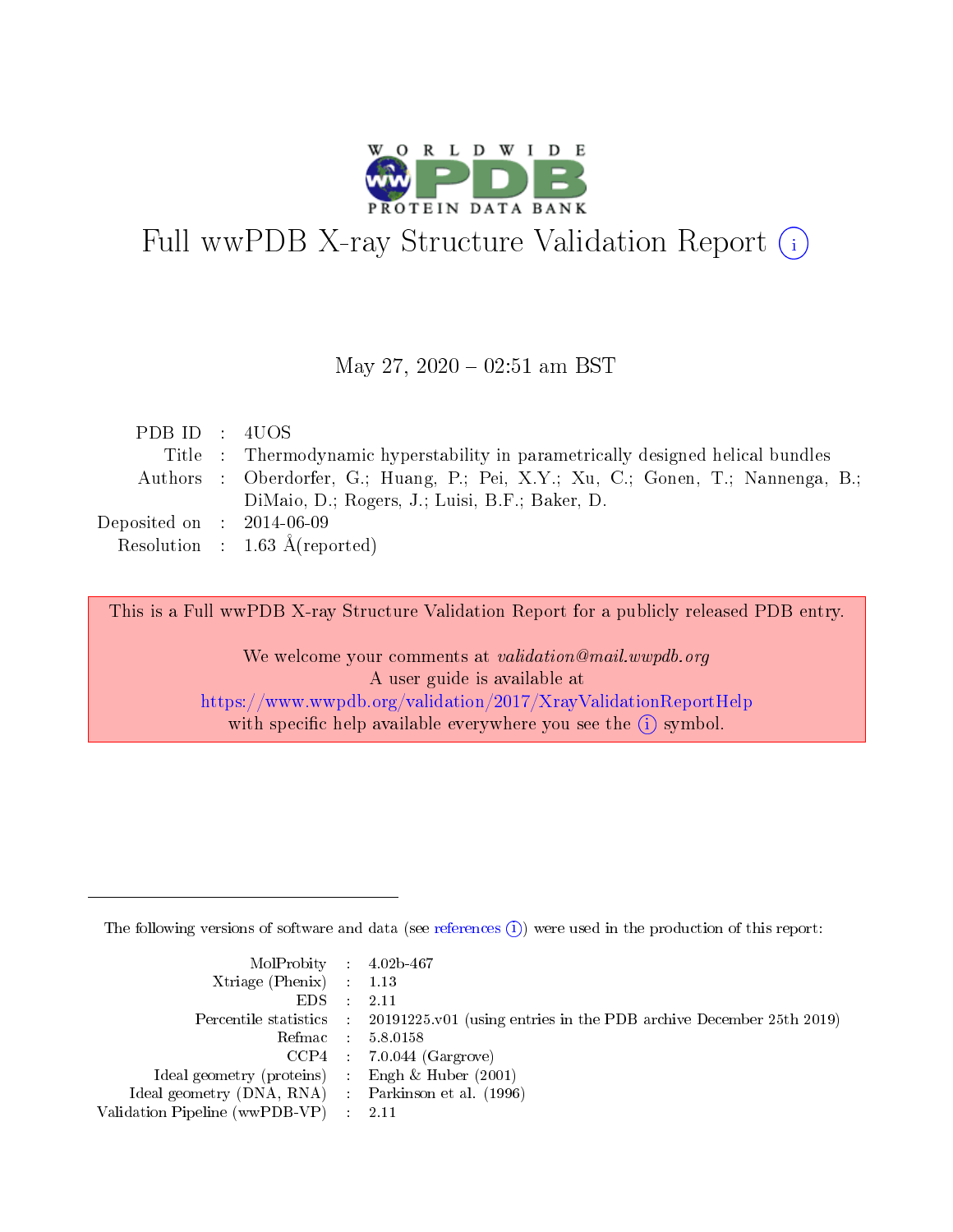# 1 [O](https://www.wwpdb.org/validation/2017/XrayValidationReportHelp#overall_quality)verall quality at a glance  $(i)$

The following experimental techniques were used to determine the structure: X-RAY DIFFRACTION

The reported resolution of this entry is 1.63 Å.

Percentile scores (ranging between 0-100) for global validation metrics of the entry are shown in the following graphic. The table shows the number of entries on which the scores are based.



| Metric                | Whole archive<br>$(\#\text{Entries})$ | Similar resolution<br>$(\#\text{Entries}, \text{resolution range}(\text{\AA}))$ |
|-----------------------|---------------------------------------|---------------------------------------------------------------------------------|
| $R_{free}$            | 130704                                | $3122(1.66-1.62)$                                                               |
| Clashscore            | 141614                                | $3268(1.66-1.62)$                                                               |
| Ramachandran outliers | 138981                                | $3215(1.66-1.62)$                                                               |
| Sidechain outliers    | 138945                                | $3215(1.66-1.62)$                                                               |
| RSRZ outliers         | 127900                                | $3079(1.66-1.62)$                                                               |

The table below summarises the geometric issues observed across the polymeric chains and their fit to the electron density. The red, orange, yellow and green segments on the lower bar indicate the fraction of residues that contain outliers for  $>=3, 2, 1$  and 0 types of geometric quality criteria respectively. A grey segment represents the fraction of residues that are not modelled. The numeric value for each fraction is indicated below the corresponding segment, with a dot representing fractions  $\epsilon=5\%$  The upper red bar (where present) indicates the fraction of residues that have poor fit to the electron density. The numeric value is given above the bar.

| Mol | $\cap$ hain | Length | Quality of chain |     |    |  |  |  |
|-----|-------------|--------|------------------|-----|----|--|--|--|
|     |             |        | %                |     |    |  |  |  |
|     |             | 191    | 76%              | 16% | 6% |  |  |  |

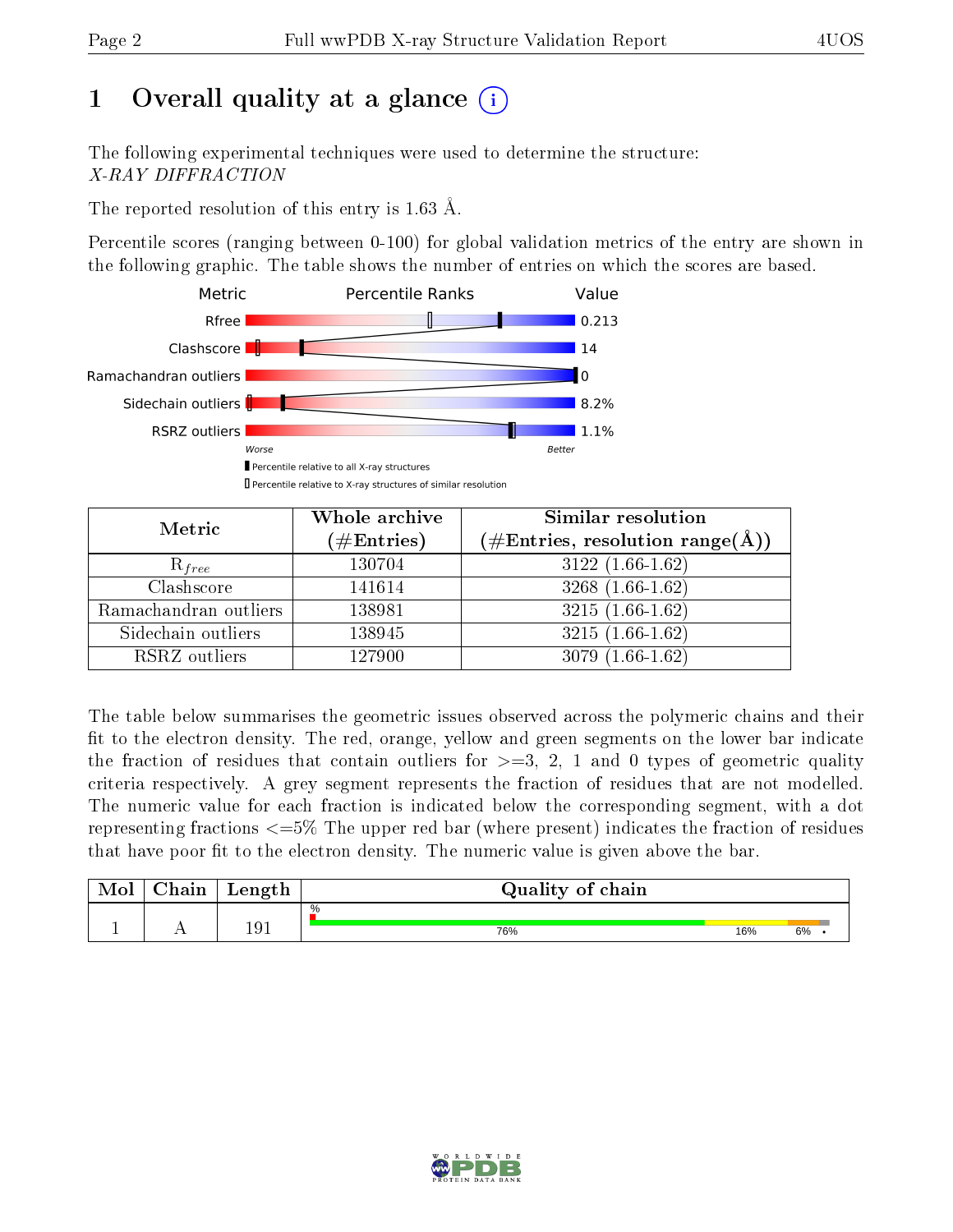# 2 Entry composition (i)

There are 2 unique types of molecules in this entry. The entry contains 1857 atoms, of which 0 are hydrogens and 0 are deuteriums.

In the tables below, the ZeroOcc column contains the number of atoms modelled with zero occupancy, the AltConf column contains the number of residues with at least one atom in alternate conformation and the Trace column contains the number of residues modelled with at most 2 atoms.

Molecule 1 is a protein called DESIGNED HELICAL BUNDLE.

| Mol | Chain | Residues | $\rm{Atoms}$             |          |     |     | ZeroOcc  | $\mathbf{AltConf}$ | <b>Trace</b> |  |
|-----|-------|----------|--------------------------|----------|-----|-----|----------|--------------------|--------------|--|
|     |       | 188      | $\mathrm{Total}$<br>1555 | $1003\,$ | 249 | 282 | ◡<br>ി 1 |                    |              |  |

There are 2 discrepancies between the modelled and reference sequences:

|        | Chain   Residue   Modelled   Actual |        | Comment                     | Reference |
|--------|-------------------------------------|--------|-----------------------------|-----------|
| $\sim$ | <b>MET</b>                          | $\sim$ | cloning artifact   PDB 4UOS |           |
|        | GLY                                 |        | cloning artifact   PDB 4UOS |           |

• Molecule 2 is water.

|  | $Mol$   Chain   Residues | Atoms               | $ZeroOcc$   AltConf |
|--|--------------------------|---------------------|---------------------|
|  | $302\,$                  | Total<br>302<br>302 |                     |

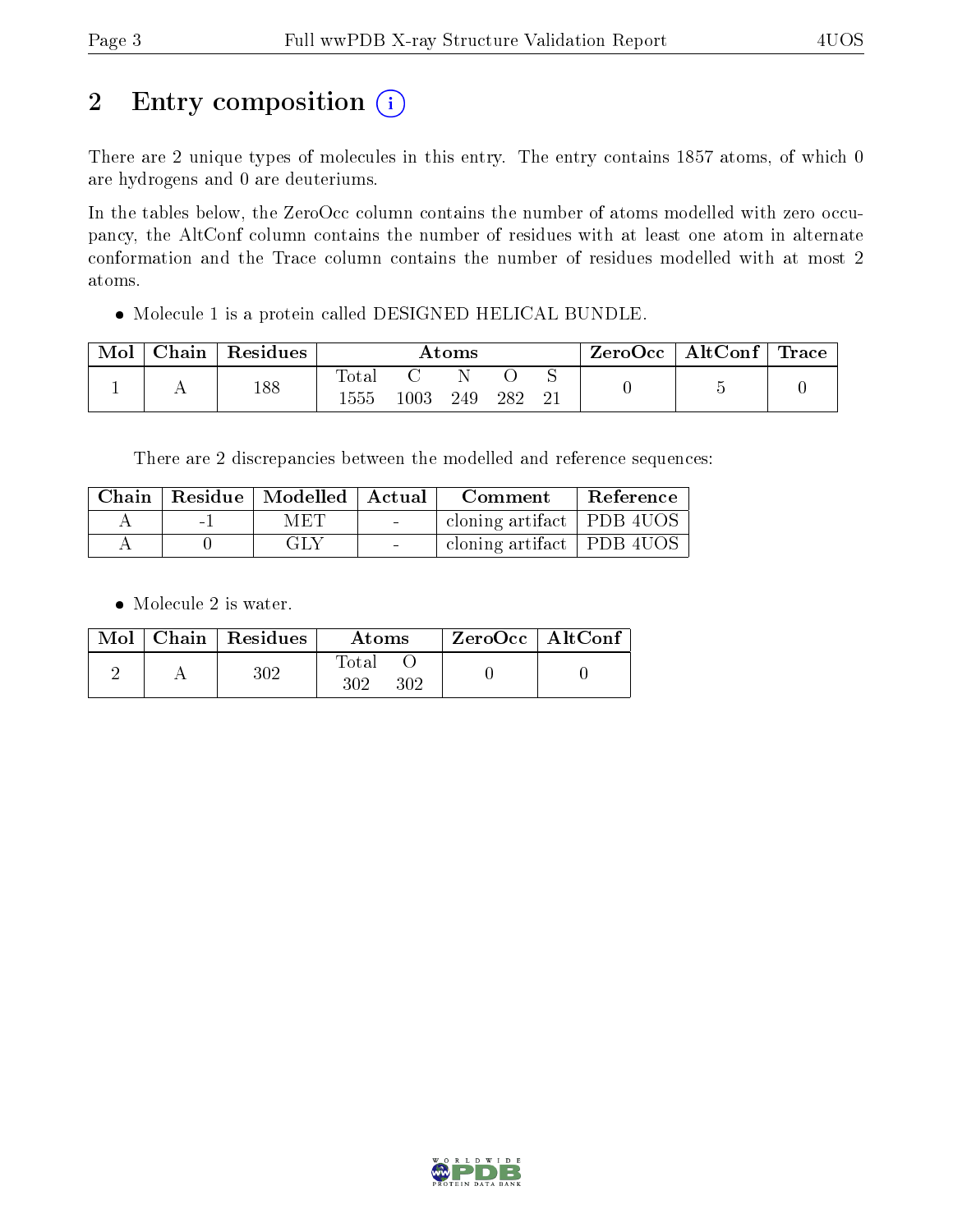## 3 Residue-property plots  $(i)$

These plots are drawn for all protein, RNA and DNA chains in the entry. The first graphic for a chain summarises the proportions of the various outlier classes displayed in the second graphic. The second graphic shows the sequence view annotated by issues in geometry and electron density. Residues are color-coded according to the number of geometric quality criteria for which they contain at least one outlier: green  $= 0$ , yellow  $= 1$ , orange  $= 2$  and red  $= 3$  or more. A red dot above a residue indicates a poor fit to the electron density (RSRZ  $> 2$ ). Stretches of 2 or more consecutive residues without any outlier are shown as a green connector. Residues present in the sample, but not in the model, are shown in grey.

• Molecule 1: DESIGNED HELICAL BUNDLE



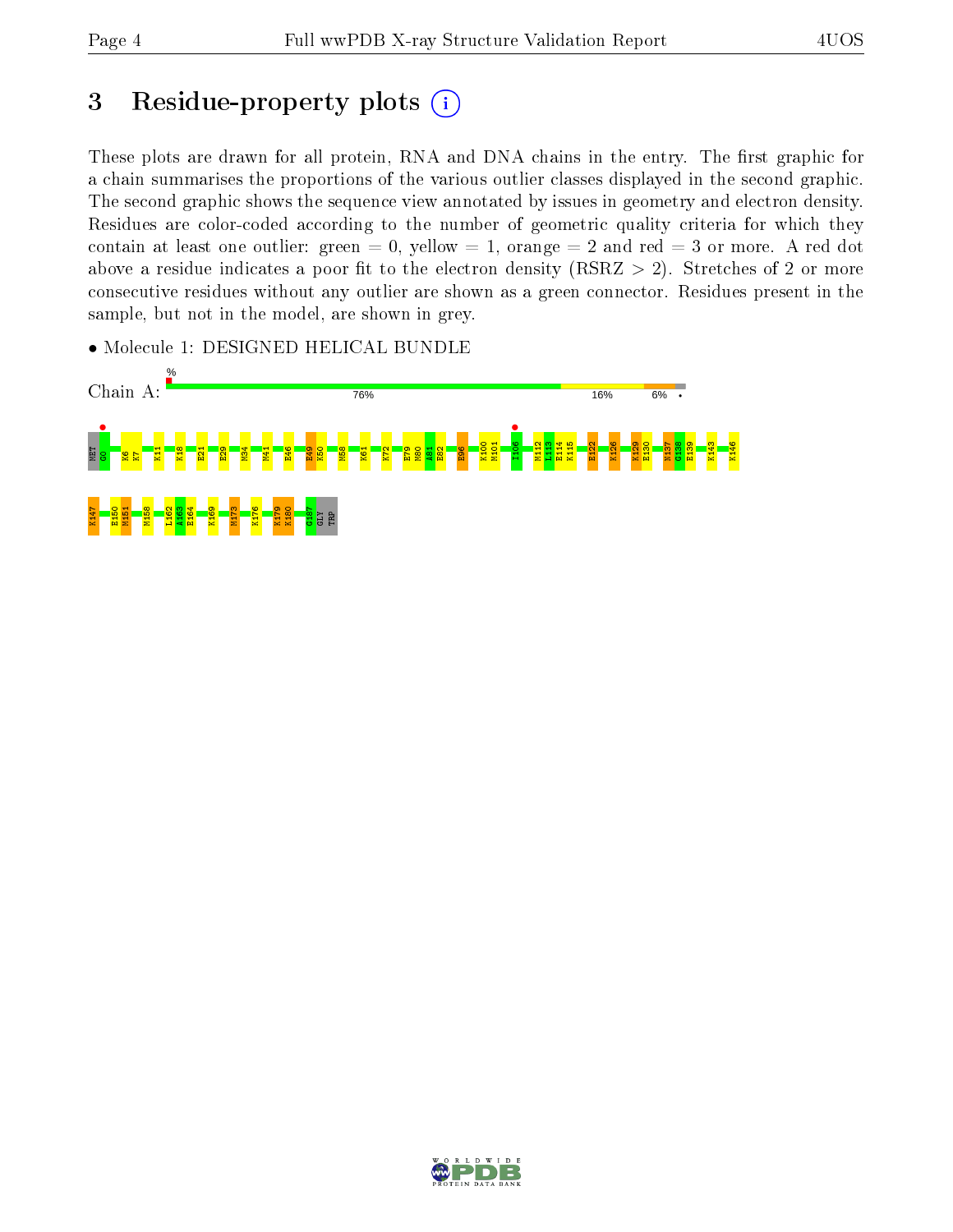# 4 Data and refinement statistics  $(i)$

| Property                                                   | <b>Value</b>                                                | Source     |
|------------------------------------------------------------|-------------------------------------------------------------|------------|
| Space group                                                | P 1 21 1                                                    | Depositor  |
| Cell constants                                             | $72.15\text{\AA}$<br>$29.46\text{\AA}$<br>$51.26\text{\AA}$ |            |
| a, b, c, $\alpha$ , $\beta$ , $\gamma$                     | $90.00^\circ$<br>$92.90^\circ$<br>$90.00^\circ$             | Depositor  |
| Resolution $(A)$                                           | 23.60<br>$-1.63$                                            | Depositor  |
|                                                            | 24.53<br>$-1.53$                                            | <b>EDS</b> |
| % Data completeness                                        | $97.4(23.60-1.63)$                                          | Depositor  |
| (in resolution range)                                      | $97.8(24.53-1.53)$                                          | <b>EDS</b> |
| $R_{merge}$                                                | $0.05\,$                                                    | Depositor  |
| $\mathrm{R}_{sym}$                                         | (Not available)                                             | Depositor  |
| $\sqrt{I/\sigma}(I) > 1$                                   | $\overline{1.88}$ (at 1.53Å)                                | Xtriage    |
| Refinement program                                         | PHENIX (PHENIX.REFINE: 1.8 1069)                            | Depositor  |
| $R, R_{free}$                                              | 0.193<br>0.206<br>$\bar{a}$                                 | Depositor  |
|                                                            | 0.203<br>0.213                                              | DCC        |
| $R_{free}$ test set                                        | 1524 reflections $(4.82\%)$                                 | wwPDB-VP   |
| Wilson B-factor $(A^2)$                                    | 21.5                                                        | Xtriage    |
| Anisotropy                                                 | 0.320                                                       | Xtriage    |
| Bulk solvent $k_{sol}$ (e/Å <sup>3</sup> ), $B_{sol}(A^2)$ | $0.33$ , $57.5$                                             | <b>EDS</b> |
| L-test for twinning <sup>2</sup>                           | $< L >$ = 0.50, $< L2$ = 0.33                               | Xtriage    |
| Estimated twinning fraction                                | $0.036$ for h,-k,-l                                         | Xtriage    |
| $F_o, F_c$ correlation                                     | 0.96                                                        | <b>EDS</b> |
| Total number of atoms                                      | 1857                                                        | wwPDB-VP   |
| Average B, all atoms $(A^2)$                               | 32.0                                                        | wwPDB-VP   |

Xtriage's analysis on translational NCS is as follows: The largest off-origin peak in the Patterson function is  $15.54\%$  of the height of the origin peak. No significant pseudotranslation is detected.

<sup>&</sup>lt;sup>2</sup>Theoretical values of  $\langle |L| \rangle$ ,  $\langle L^2 \rangle$  for acentric reflections are 0.5, 0.333 respectively for untwinned datasets, and 0.375, 0.2 for perfectly twinned datasets.



<span id="page-4-1"></span><span id="page-4-0"></span><sup>1</sup> Intensities estimated from amplitudes.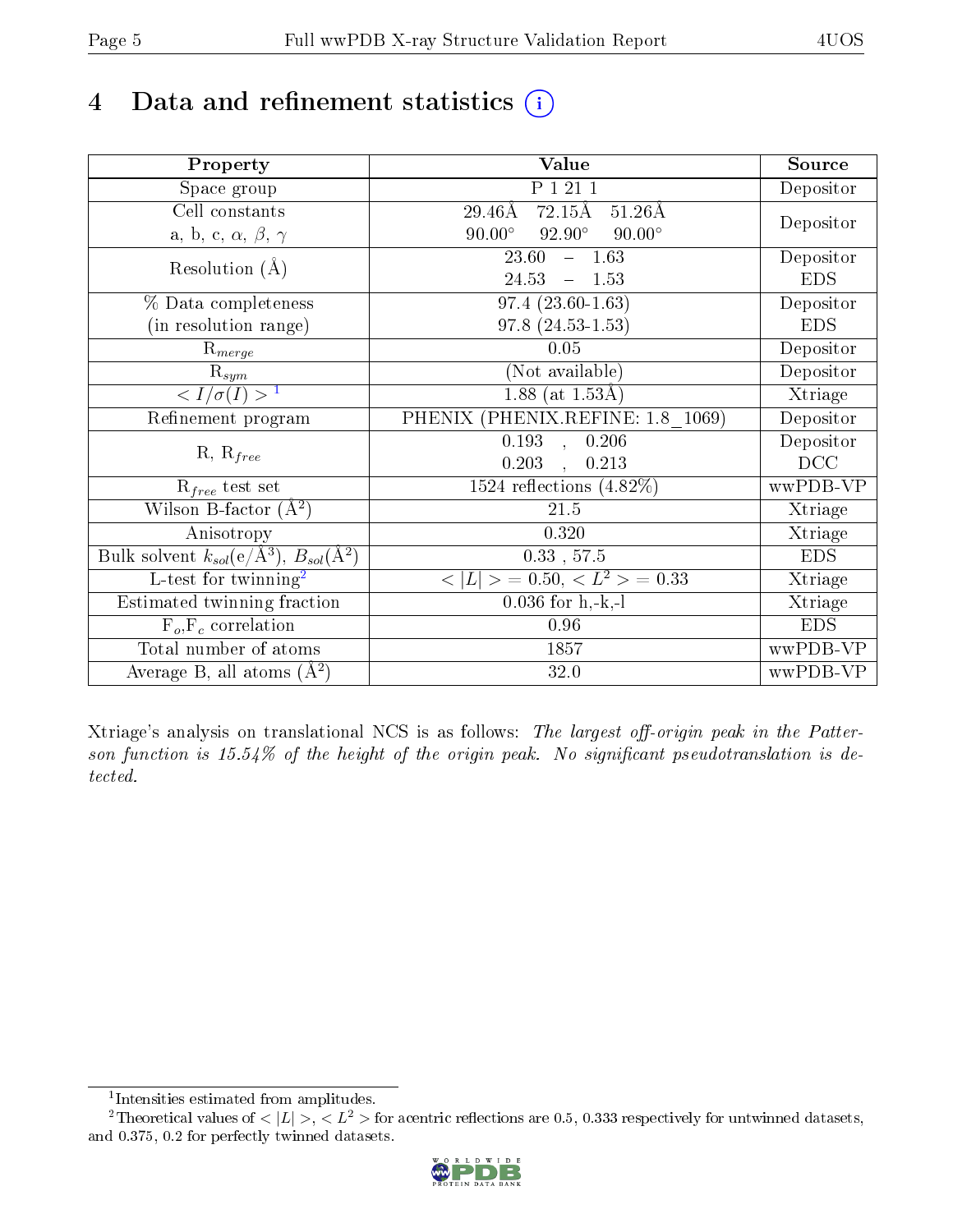# 5 Model quality  $(i)$

## 5.1 Standard geometry  $(i)$

The Z score for a bond length (or angle) is the number of standard deviations the observed value is removed from the expected value. A bond length (or angle) with  $|Z| > 5$  is considered an outlier worth inspection. RMSZ is the root-mean-square of all Z scores of the bond lengths (or angles).

| Mol | Chain |          | Bond lengths    | Bond angles |                   |  |
|-----|-------|----------|-----------------|-------------|-------------------|--|
|     |       | RMSZ     | # $ Z  > 5$     | RMSZ        | # $ Z  > 5$       |  |
|     |       | $1.38\,$ | $5/1563(0.3\%)$ | 0.92        | $5/2038$ $(0.2\%$ |  |

All (5) bond length outliers are listed below:

| Mol | Chain | ${\rm Res}$ | Type | Atoms    | Z       | Observed $(A)$ | Ideal(A) |
|-----|-------|-------------|------|----------|---------|----------------|----------|
|     |       | 164         |      | $CD-OE1$ | $-6.55$ | $1.18\,$       | 1.25     |
|     |       | 164         |      | CD-OE2   | $-5.32$ | 1.19           | 1.25     |
|     |       | 79          |      | $CD-OE2$ | $-5.31$ | 1.19           | 1.25     |
|     |       | 96          |      | CD-OE2   | $-5.17$ | $1.20\,$       | 1.25     |
|     |       | 21          |      | D-OE2    | $-5.05$ | l 20           | 1.25     |

All (5) bond angle outliers are listed below:

| Mol | Chain | $\operatorname{Res}% \left( \mathcal{N}\right) \equiv\operatorname{Res}(\mathcal{N}_{0})\cap\mathcal{N}_{1}$ | <b>Type</b> | Atoms      |         | Observed $\binom{o}{c}$ | $Ideal(^o)$ |
|-----|-------|--------------------------------------------------------------------------------------------------------------|-------------|------------|---------|-------------------------|-------------|
|     |       | 173[A]                                                                                                       | MET         | $CA-C-O$   | 7.09    | 134.98                  | 120.10      |
|     |       | 173[B]                                                                                                       | MET         | $CA-C-O$   | 7.09    | 134.98                  | 120.10      |
|     |       | 151                                                                                                          | MET         | $CG-SD-CE$ | $-6.59$ | 89.66                   | 100.20      |
|     |       | 173[A]                                                                                                       | MET         | $CA-C-N$   | $-6.40$ | 103.13                  | 117.20      |
|     |       | 173[B]                                                                                                       | MET         | $CA-C-N$   | $-6.40$ | 103.13                  | 117.20      |

There are no chirality outliers.

There are no planarity outliers.

### 5.2 Too-close contacts  $(i)$

In the following table, the Non-H and H(model) columns list the number of non-hydrogen atoms and hydrogen atoms in the chain respectively. The H(added) column lists the number of hydrogen atoms added and optimized by MolProbity. The Clashes column lists the number of clashes within the asymmetric unit, whereas Symm-Clashes lists symmetry related clashes.

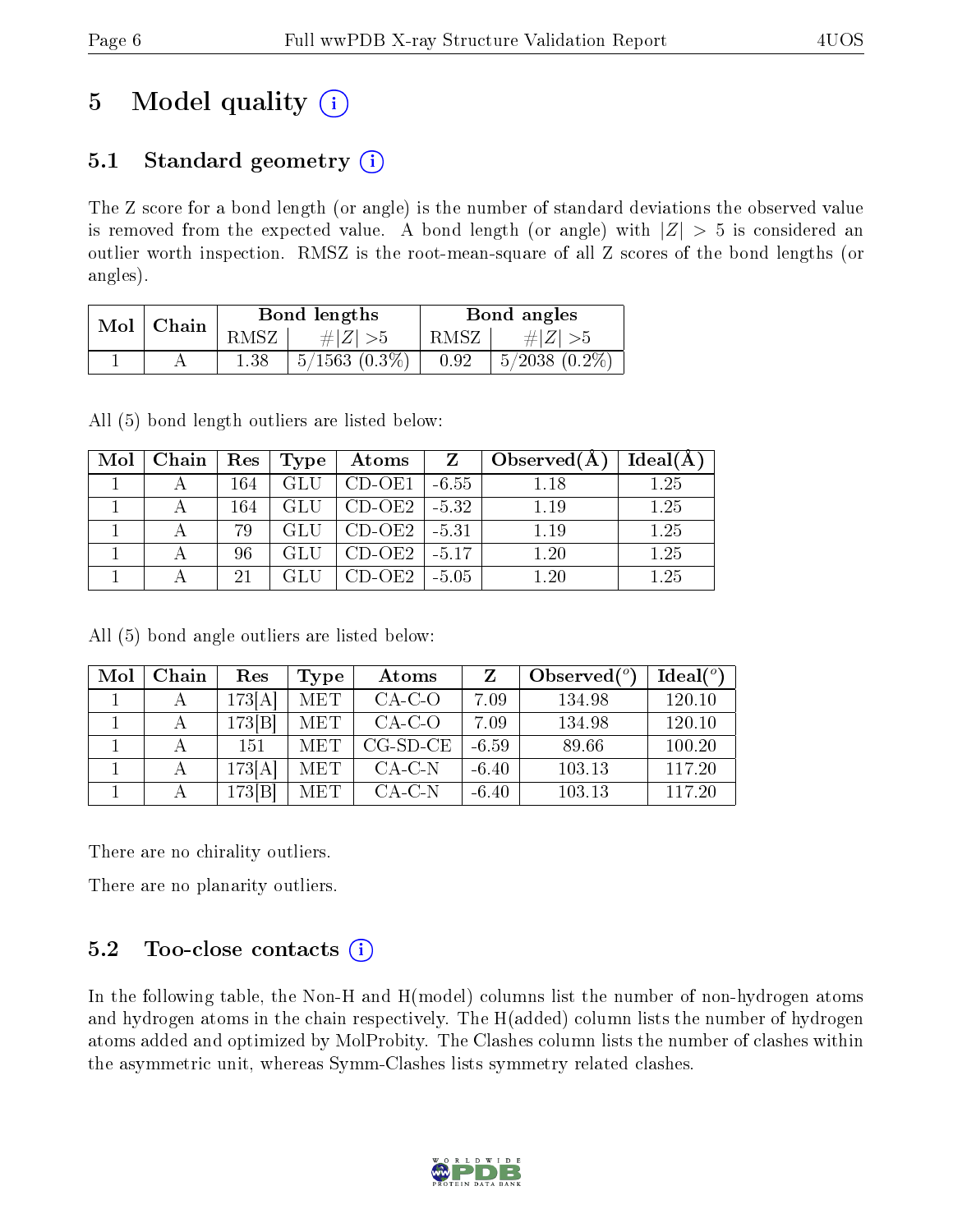| Mol |      |      | Chain   Non-H   H(model)   H(added)   Clashes   Symm-Clashes |
|-----|------|------|--------------------------------------------------------------|
|     | 1555 | 796  |                                                              |
|     |      |      |                                                              |
|     | 1857 | -796 |                                                              |

The all-atom clashscore is defined as the number of clashes found per 1000 atoms (including hydrogen atoms). The all-atom clashscore for this structure is 14.

All (47) close contacts within the same asymmetric unit are listed below, sorted by their clash magnitude.

| Atom-1                              | Atom-2              | Interatomic       | Clash             |
|-------------------------------------|---------------------|-------------------|-------------------|
|                                     |                     | distance $(\AA)$  | overlap $(A)$     |
| 1: A: 130: GLU: HB2                 | 2:A:2238:HOH:O      | 1.44              | 1.15              |
| 1:A:122[B]:GLU:O                    | 1:A:126[B]:LYS:HD2  | $\overline{1.67}$ | $\overline{0.95}$ |
| 1:A:126[B]:LYS:HD3                  | 2:A:2232:HOH:O      | $\overline{1.67}$ | 0.91              |
| 1:A:147:LYS:HZ2                     | 1:A:147:LYS:HB2     | 1.40              | 0.86              |
| $1:A:147:LYS:\overline{NZ}$         | 1:A:147:LYS:HB2     | 1.90              | 0.84              |
| 1:A:112:MET:HE3                     | 2:A:2223:HOH:O      | 1.77              | 0.83              |
| $1:A:7:\L[YS:O]$                    | 1: A:11:LYS:HG2     | 1.80              | 0.81              |
| 1: A:11:LYS:HD3                     | 2:A:2038:HOH:O      | $\overline{1.82}$ | 0.80              |
| $1:A:180:\overline{\text{LYS:HD3}}$ | 2:A:2296:HOH:O      | 1.85              | 0.76              |
| 1:A:126[B]:LYS:NZ                   | 2:A:2236:HOH:O      | 2.25              | 0.69              |
| 1:A:143:LYS:HE2                     | 2:A:2126:HOH:O      | 1.94              | 0.68              |
| 1: A:158:MET:HG3                    | 2:A:2273:HOH:O      | $\overline{1.95}$ | $\overline{0.67}$ |
| 1: A: 169: LYS: NZ                  | 1:A:173[A]:MET:CE   | $\overline{2.61}$ | 0.64              |
| 1: A:34:MET:HA                      | 1:A:58[A]:MET:HE2   | 1.82              | 0.62              |
| 1: A:34: MET:HA                     | 1:A:58[A]:MET:CE    | 2.33              | 0.58              |
| 1:A:137:ASN:ND2                     | 1:A:139:GLU:HG3     | 2.19              | 0.58              |
| 1: A:46: GLU:OE1                    | 1: A:50: LYS: HE3   | $\overline{2.03}$ | 0.58              |
| 1: A: 41: MET: CE                   | 2:A:2136:HOH:O      | $\overline{2.52}$ | $0.56\,$          |
| 1:A:126[A]:LYS:HD2                  | 2:A:2232:HOH:O      | $\overline{2.06}$ | $0.55\,$          |
| 1:A:122[A]:GLU:O                    | 1:A:126[A]:LYS:HG2  | 2.07              | 0.54              |
| 1: A:115:LYS:HE2                    | 1:A:162:LEU:HD21    | 1.90              | 0.53              |
| 1: A: 158: MET: CG                  | 2:A:2273:HOH:O      | $\overline{2.55}$ | 0.53              |
| 1: A:112: MET:HG3                   | 2:A:2215:HOH:O      | 2.09              | 0.52              |
| 1: A.96: GLU: HG3                   | 1:A:100:LYS:HE3     | 1.91              | $\overline{0.51}$ |
| 1: A: 101: MET: SD                  | 1: A:180: LYS: HG3  | $2.52\,$          | 0.50              |
| 1:A:169:LYS:NZ                      | 1:A:173[A]:MET:HE1  | 2.27              | 0.50              |
| 1:A:137:ASN:HD21                    | 1: A: 139: GLU: HG3 | 1.78              | 0.49              |
| 1: A: 169: LYS: NZ                  | 1:A:173[A]:MET:HE2  | 2.30              | 0.46              |
| 1:A:58[A]:MET:CE                    | 2:A:2091:HOH:O      | 2.63              | 0.46              |
| 1: A:143: LYS: HG2                  | 2:A:2126:HOH:O      | 2.16              | 0.45              |
| 1:A:11:LYS:CE                       | 2:A:2016:HOH:O      | 2.64              | 0.45              |
| $1:$ A: $11:LYS:CD$                 | 2:A:2038:HOH:O      | $\overline{2.53}$ | 0.45              |

Continued on next page...

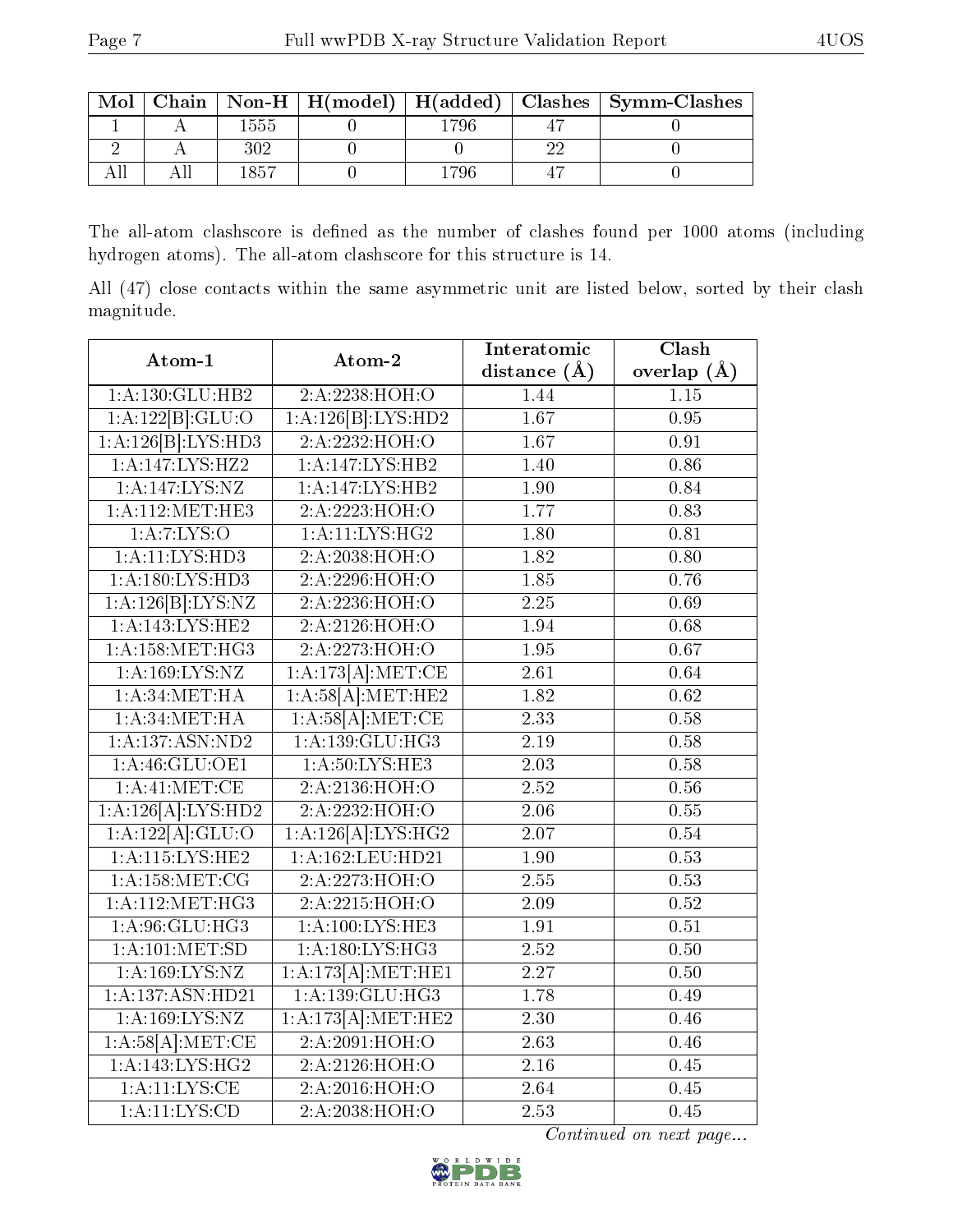| Atom-1              | Atom-2             | Interatomic      | Clash           |
|---------------------|--------------------|------------------|-----------------|
|                     |                    | distance $(\AA)$ | overlap $(\AA)$ |
| 1: A: 18: LYS: NZ   | 2:A:2061:HOH:O     | 2.50             | 0.44            |
| 1: A:179: LYS: HE3  | 1:A:179:LYS:HB2    | 1.70             | 0.44            |
| 1: A:114: GLU: HG2  | 2:A:2227:HOH:O     | 2.18             | 0.44            |
| 1: A: 112: MET: HE1 | 2:A:2228:HOH:O     | 2.18             | 0.43            |
| 1:A:137:ASN:C       | 1:A:137:ASN:HD22   | 2.22             | 0.43            |
| 1: A:112: MET:CE    | 1: A:112: MET:HA   | 2.49             | 0.43            |
| 1: A:6: LYS: NZ     | 2:A:2030:HOH:O     | 2.52             | 0.43            |
| 1: A:129: LYS: HE2  | 1:A:129:LYS:HB3    | 1.67             | 0.43            |
| 1: A:146: LYS:O     | 1:A:150:GLU:HG3    | 2.20             | 0.42            |
| 1: A:176: LYS: HB2  | 1: A:176: LYS: HZ2 | 1.85             | 0.41            |
| 1:A:122[A]:GLU:O    | 1:A:126[A]:LYS:HE2 | 2.20             | 0.41            |
| 1:A:49:GLU:H        | 1: A:49: GLU:CD    | 2.22             | 0.40            |
| 1: A: 180: LYS: CD  | 2:A:2296:HOH:O     | 2.56             | 0.40            |
| 1: A:112: MET:HE2   | 1: A:112: MET:HA   | 2.04             | 0.40            |
| 1: A: 41: MET: HE1  | 2:A:2136:HOH:O     | 2.20             | 0.40            |

Continued from previous page...

There are no symmetry-related clashes.

### 5.3 Torsion angles  $(i)$

#### 5.3.1 Protein backbone  $(i)$

In the following table, the Percentiles column shows the percent Ramachandran outliers of the chain as a percentile score with respect to all X-ray entries followed by that with respect to entries of similar resolution.

The Analysed column shows the number of residues for which the backbone conformation was analysed, and the total number of residues.

| Mol   Chain | Analysed                                  | Favoured   Allowed   Outliers   Percentiles |  |                                                              |
|-------------|-------------------------------------------|---------------------------------------------|--|--------------------------------------------------------------|
|             | $191/191 (100\%)   190 (100\%)   1 (0\%)$ |                                             |  | $\begin{array}{ c c c c c }\n\hline\n100 & 100\n\end{array}$ |

There are no Ramachandran outliers to report.

#### 5.3.2 Protein sidechains (i)

In the following table, the Percentiles column shows the percent sidechain outliers of the chain as a percentile score with respect to all X-ray entries followed by that with respect to entries of similar resolution.

The Analysed column shows the number of residues for which the sidechain conformation was

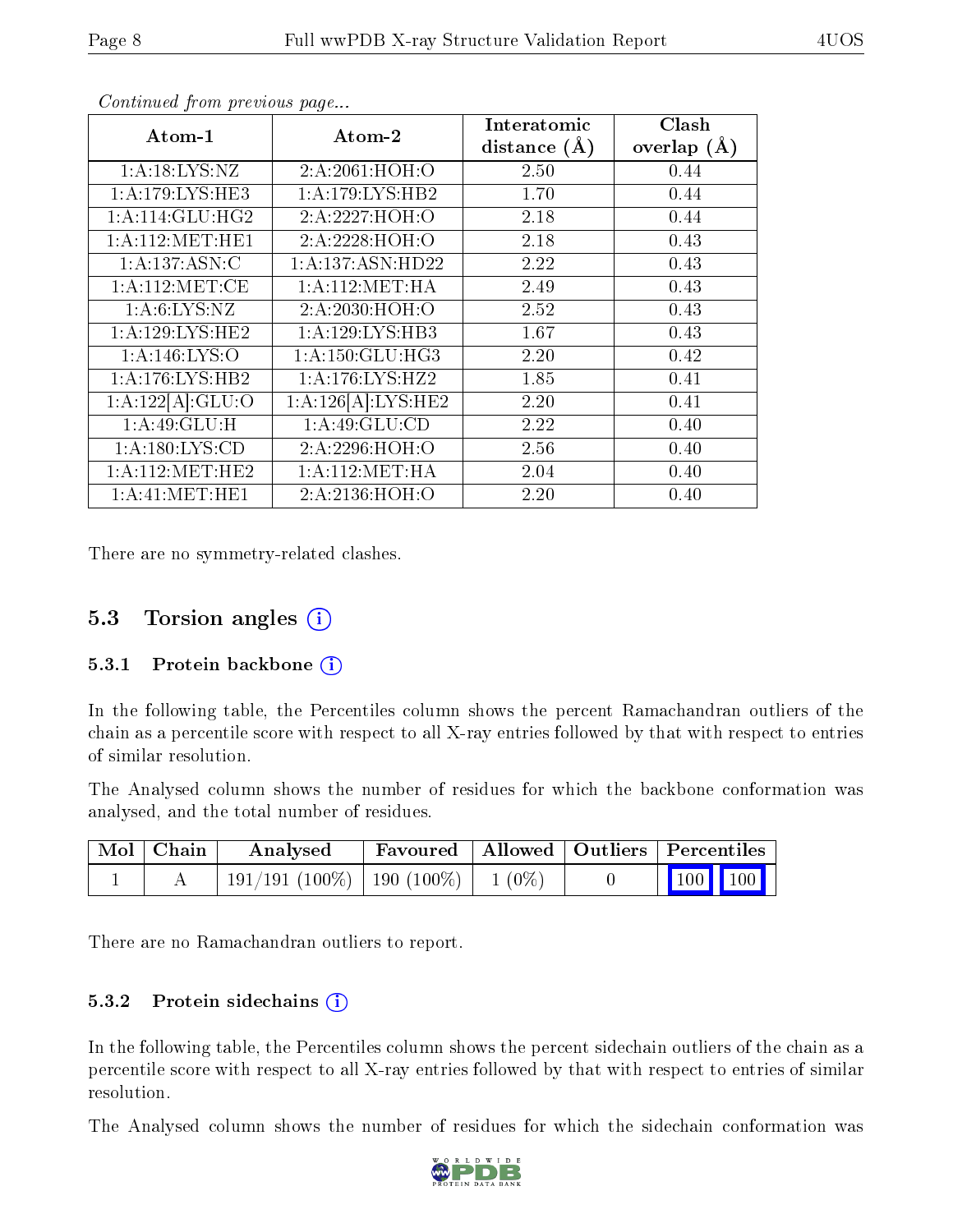| Mol   Chain | Analysed                       |           | Rotameric   Outliers   Percentiles |
|-------------|--------------------------------|-----------|------------------------------------|
|             | $175/172$ (102\%)   159 (91\%) | $16(9\%)$ | $9$ $1$                            |

All (16) residues with a non-rotameric sidechain are listed below:

| Mol            | Chain              | $\operatorname{Res}% \left( \mathcal{N}\right) \equiv\operatorname{Res}(\mathcal{N}_{0})\cap\mathcal{N}_{1}$ | Type                    |
|----------------|--------------------|--------------------------------------------------------------------------------------------------------------|-------------------------|
| 1              | А                  | 29                                                                                                           | GLU                     |
| $\overline{1}$ | $\boldsymbol{A}$   | 49                                                                                                           | GLU                     |
| $\mathbf{1}$   | $\overline{\rm A}$ | 61                                                                                                           | $\overline{\text{LYS}}$ |
| $\mathbf{1}$   | $\boldsymbol{A}$   | 72                                                                                                           | <b>LYS</b>              |
| $\mathbf{1}$   | $\overline{A}$     | 80                                                                                                           | MET                     |
| $\overline{1}$ | $\overline{A}$     | 82                                                                                                           | GLU                     |
| $\overline{1}$ | $\overline{A}$     | $122[\overline{A}]$                                                                                          | GLU                     |
| $\mathbf{1}$   | $\overline{\rm A}$ | 122 B                                                                                                        | $\operatorname{GLU}$    |
| $\overline{1}$ | $\overline{A}$     | $\overline{1}26[\text{A}]$                                                                                   | <b>LYS</b>              |
| $\overline{1}$ | $\overline{\rm A}$ | 126 B                                                                                                        | <b>LYS</b>              |
| $\mathbf{1}$   | $\overline{A}$     | 129                                                                                                          | <b>LYS</b>              |
| 1              | $\overline{A}$     | 137                                                                                                          | ASN                     |
| $\mathbf{1}$   | $\bf{A}$           | 147                                                                                                          | <b>LYS</b>              |
| $\overline{1}$ | $\overline{A}$     | 151                                                                                                          | MET                     |
| $\overline{1}$ | $\overline{\rm A}$ | 179                                                                                                          | <b>LYS</b>              |
| $\overline{1}$ | $\overline{A}$     | 180                                                                                                          | <b>LYS</b>              |

Some sidechains can be flipped to improve hydrogen bonding and reduce clashes. All (1) such sidechains are listed below:

| Mol | Chain | $\pm$ Res $\pm$ | 'Type |
|-----|-------|-----------------|-------|
|     |       |                 |       |

#### 5.3.3 RNA (1)

There are no RNA molecules in this entry.

### 5.4 Non-standard residues in protein, DNA, RNA chains (i)

There are no non-standard protein/DNA/RNA residues in this entry.

#### 5.5 Carbohydrates (i)

There are no carbohydrates in this entry.

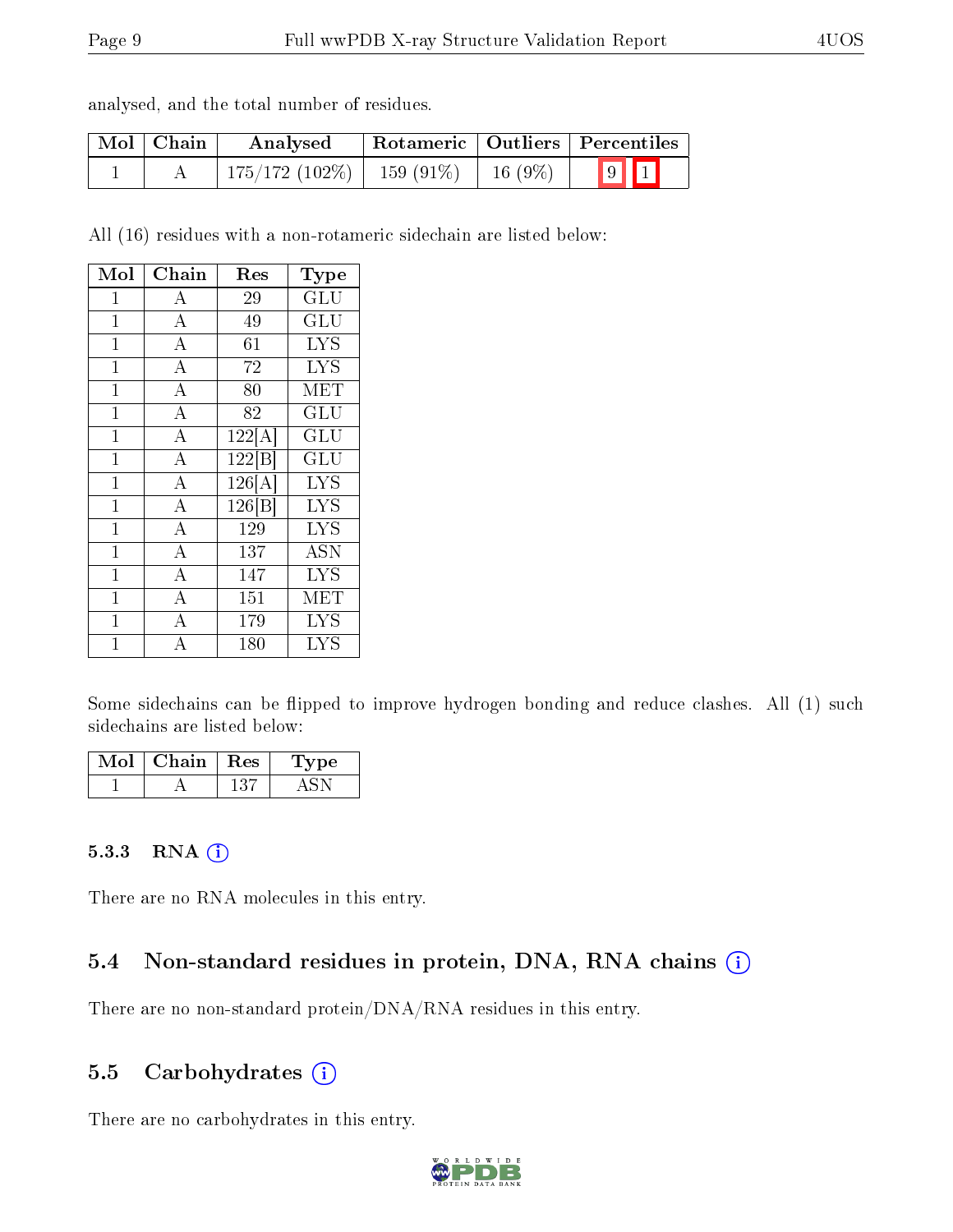### 5.6 Ligand geometry (i)

There are no ligands in this entry.

### 5.7 [O](https://www.wwpdb.org/validation/2017/XrayValidationReportHelp#nonstandard_residues_and_ligands)ther polymers (i)

There are no such residues in this entry.

### 5.8 Polymer linkage issues (i)

There are no chain breaks in this entry.